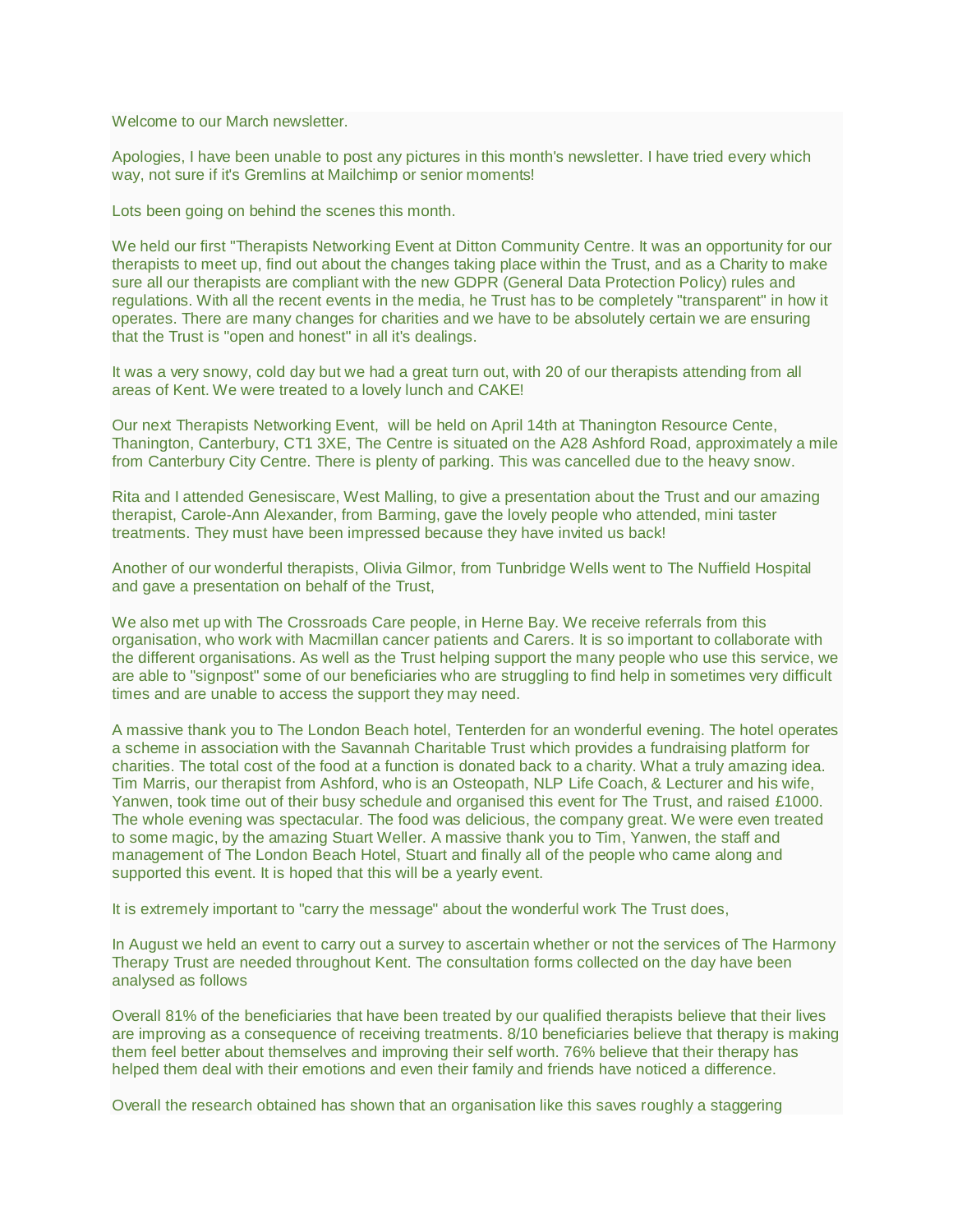£3,319,800 towards the National Health Services and reduces waiting times significantly.

The overall purpose of the evaluation is to demonstrate the growing need for this service that currently delivers NHS approved treatments without being funded by any Government source, to help those suffering with long term conditions.

Some interesting statistics - The English Index of Multiple Deprivation states that Kent falls within the most deprived of all counties in the South East, meaning that people in Kent are unlikely to be able to afford such a service, if funding wasn't available to subsidise the cost. Swale has the second highest level of deprivation of the twelve districts in Kent.

The long term conditions compendium of information shows that people with long term conditions account for 50% of all GP appointments 64% of outpatients appointments and 70% of all inpatients beds.

70% of the total health and care spend in England (£7 out of every £10) is attributed to caring for people with long term conditions.

I could go on and on with statistics, but I think the above says it all - Is there a need for the FREE service The Harmony Therapy Trust offers? Helping the people across Kent into "wellness and emotional well being" - We think so and so do the 1800+ beneficiaries we have treated since the Trust began in 2010, and the 350+ beneficiaries receiving treatments currently.

It is now crucial we take on board volunteers to help us fund raise and put in funding bids. If you share our vision, passion and have skills to bring to the Trust, please contact me on [thtt2010@gmail.com.](mailto:thtt2010@gmail.com) We need your help.

## DATES FOR YOUR DIARIES

Our annual AGM will be held at Thanington Resource Centre, Thanington, Canterbury, CT1 3XE, situated on the A28 Ashford Road, approximately a mile from Canterbury City Centre, on Saturday May 19th, 2pm - 4pm. It will be really great if you are able to come along and find out what we have been up to and eat CAKE ! Do please let me know if you are able to attend.

A reminder of some of the fund raising events taking place in the next month or so, we are so very grateful for all of our supporters who do amazing things.

On April 15th our lovely Gillian Pollard, Trustee therapist from Dover, and some of her family will be getting to grips with the KM Assault Course at Betteshanger Country Park in Deal. If you would like to sponsor Gillian please go to her TotalGiving page. Just type in The Harmony Therapy Trust and you will be able to find the page.

Alan Stone, the husband of another of our lovely therapists will also be competing that day in The Brighton Marathon.If you would like to sponsor Alan, please go to our Facebook page and you will see the link on there or click the link <https://www.justgiving.com/fundraising/alan-stone5>

Again, the lovely Gillian is hosting a "Mad Hatters Tea Party" at Westenhangar Castle on April 29th. If you would like tickets for this events please contact Gillian at [smiss66@hotmail.com](mailto:smiss66@hotmail.com)

Other people helping to support the Trust, the lovely people at BSB in Strood who are attempting The Four Nations Challenge, in May, climbing Snowdon. If you are able to sponsor these wonderful people please go to <https://www.totalgiving.co.uk/mypage/fournations>

Donations received this month:-

Pharos Lodge, Dover £50, Channel Conclave, Dover £50, Masonic Lodge in Dover £100, Asda, Gillingham £200, and £50 from a very grateful beneficiary.